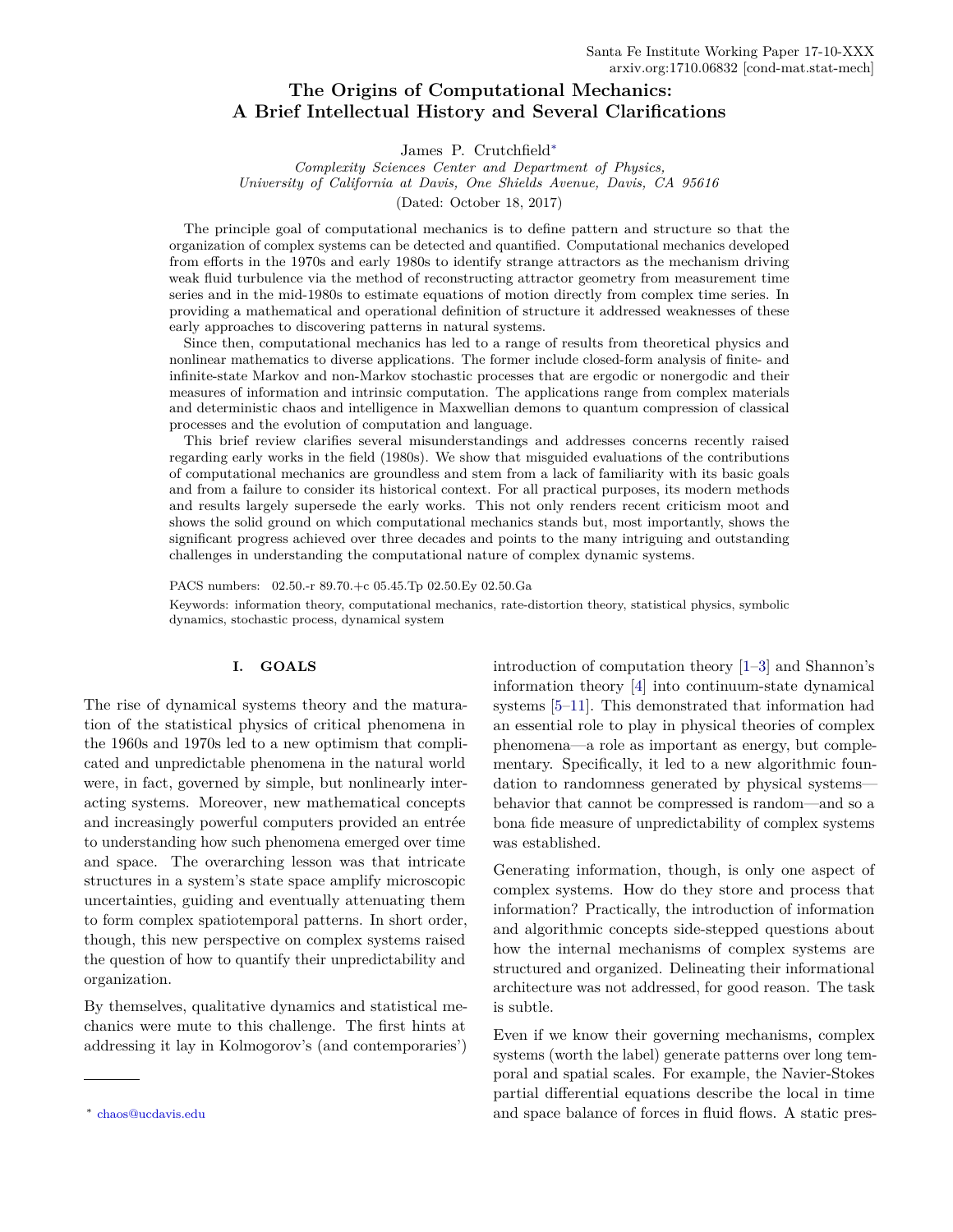<span id="page-1-0"></span>sure difference leads to material flow. However, despite the fact that any flow field is governed instantaneously by these equations of motion, the equations themselves do not directly describe fluid structures such as vortices, vortex pairs, vortex streets, and vortex shedding, let alone turbulence [\[12\]](#page-7-4). When structures are generated at spatiotemporal scales far beyond those directly specified by the equations of motion, we say that the patterns are *emergent*.

Two questions immediately come to the fore about emergent patterns. And, this is where the subtlety arises [\[13\]](#page-7-5). We see that something new has emerged, but how do we objectively describe its structure and organization? And, more prosaically, how do we discover patterns in the first place?

Refining the reconstruction methods developed to identify chaotic dynamics in fluid turbulence [\[14,](#page-7-6) [15\]](#page-7-7), computational mechanics [\[16,](#page-7-8) [17\]](#page-7-9) provided an answer that was as simple as it was complete: a complex system's architecture lies in its causal states. A *causal state* is a set of histories, all of which lead to the same set of futures. It's a simple dictum: Do not distinguish histories that lead to the same predictions of the future.

The causal states and the transition dynamic over them give a canonical representation—the  $\epsilon$ -machine. A system's  $\epsilon$ -machine is its unique optimal predictor of minimal size [\[16,](#page-7-8) [18,](#page-7-10) [19\]](#page-7-11). The historical information stored in the causal states of a process quantifies how structured the process is. A process'  $\epsilon$ -machine is its effective theory—its equations of motions. One notable aspect of the  $\epsilon$ -machine construction is that focusing on how to optimally predict a process leads to a notion of structure. Predictability and organization are inextricably intertwined.

With a system's  $\epsilon$ -machine minimal representation in hand, the challenge of quantifying emergent organization is solved. The answer lies in a complex system's *intrinsic computation* [\[16\]](#page-7-8) which answers three simple questions:

- 1. How much of the past does a process store?
- 2. In what architecture is that information stored?
- 3. How is that stored information used to produce future behavior?

The answers are direct: the stored information is that in the causal states; the process' architecture is laid out explicitly by the  $\epsilon$ -machine's states and transitions; and the production of information is the process' Shannon entropy rate.

At first blush it may not be apparent, but in this, computational mechanics parallels basic physics. Physics tracks various kinds of energy and monitors how they can be

transformed into one another. Computational mechanics asks, What kinds of information are in a system and how are they transformed into one another? Although the  $\epsilon$ -machine describes a mechanism that generates a system's statistical properties, computational mechanics captures more than mere generation. And, this is how it was named: I wished to emphasize that it was an extension of statistical mechanics that went beyond analyzing a systems' statistical properties to capturing its computation-theoretic properties—how a system stores and processes information, how it intrinsically computes.

#### **II. PROGRESS**

One might be concerned that this view of complex systems is either not well grounded, on the one hand, or not practical, on the other. Over the last three decades, however, computational mechanics led to a number of novel results from theoretical physics and nonlinear mathematics that solidified its foundations to applications that attest to its utility as a way to discover new science. Discoveries from over the last decade or so give a sense of the power of the ideas and methods, both their breadth and technical depth.

Recent theoretical physics and nonlinear mathematics contributions include the following:

- Continuum and nonergodic processes [\[20–](#page-7-12)[27\]](#page-7-13);
- Analytical complexity [\[28](#page-7-14)[–33\]](#page-7-15);
- Causal rate distortion theory [\[34](#page-7-16)[–36\]](#page-8-0);
- Synchronization and control [\[37](#page-8-1)[–40\]](#page-8-2);
- Enumerating memoryful processes [\[16,](#page-7-8) [41,](#page-8-3) [42\]](#page-8-4);
- Crypticity and causal irreversibility [\[43–](#page-8-5)[49\]](#page-8-6);
- Bayesian structural inference [\[50–](#page-8-7)[52\]](#page-8-8);
- Input-output systems [\[53\]](#page-8-9);
- Complexity of prediction versus generation [\[54\]](#page-8-10);
- Predictive features and their dimensions [\[55\]](#page-8-11);
- Sufficient statistics from effective channel states [\[56\]](#page-8-12);
- Equivalence of history and generator  $\epsilon$ -machines [\[57\]](#page-8-13);
- Informational anatomy [\[58\]](#page-8-14); and
- Automated pattern detection [\[59\]](#page-8-15).

Recent applications of computational mechanics include the following:

- Complex materials [\[32,](#page-7-17) [33,](#page-7-15) [60–](#page-8-16)[62\]](#page-8-17);
- Stochastic thermodynamics [\[63](#page-8-18)[–71\]](#page-9-0);
- Information fluctuations [\[72,](#page-9-1) [73\]](#page-9-2);
- Information creation, destruction, and storage [\[74\]](#page-9-3);
- Spatiotemporal computational mechanics [\[75,](#page-9-4) [76\]](#page-9-5);
- Quantum mechanics [\[77](#page-9-6)[–81\]](#page-9-7); and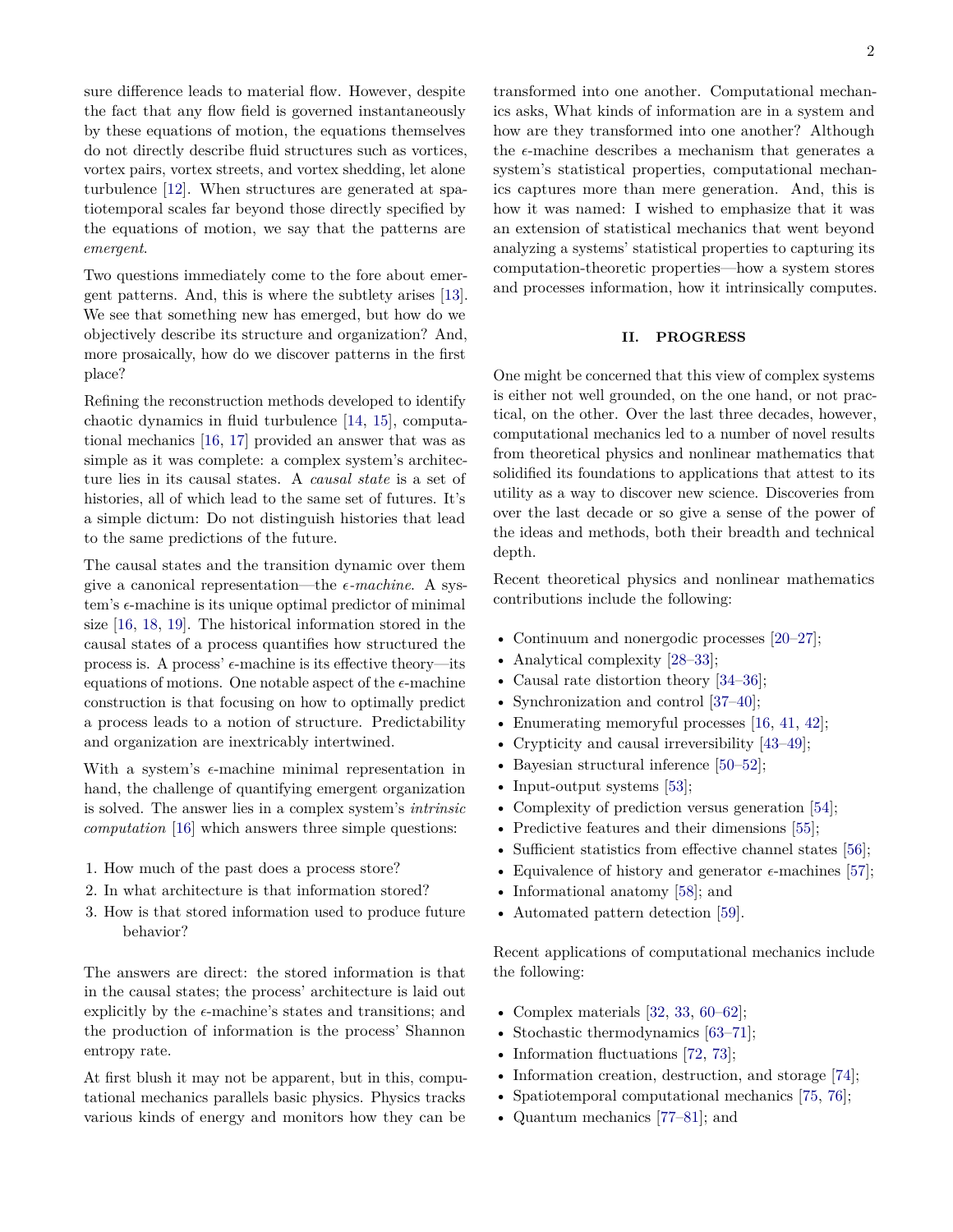<span id="page-2-0"></span>• Evolution  $[82-86]$  $[82-86]$ .

Staying true to our present needs, this must leave out detailed mention of a substantial body of computational mechanics research by others—a body that ranges from quantum theory and experiment [\[87](#page-9-10)[–89\]](#page-9-11) and stochastic dynamics [\[90–](#page-9-12)[95\]](#page-9-13) to spatial [\[96–](#page-9-14)[101\]](#page-10-0) and social systems [\[102\]](#page-10-1).

### **III. HISTORY**

What's lost in listing results is the intellectual history of computational mechanics. Where did the ideas come from? What is their historical context? What problems drove their invention? Revisiting the conditions from which computational mechanics emerged shows that aspects of this history resonate with the science that followed.

My interests started as a fascination with mainframe computers in the 1960s and with information theory in the 1970s. I worked for a number of years in Silicon Valley, for IBM at what was to become its Almaden Research Center on information storage technology—magnetic bubble devices—and at Xerox's Palo Alto Research Center which at the time was busily inventing our current computing environment of packet-based networks (ethernet), internet protocols, graphical user interfaces, file servers, bitmap displays, mice, and personal workstations. An active member of the Homebrew Computer Club, I built a series of microcomputers—4-bit, 8-bit, and eventually 16-bit machines. There, I met many technology buffs, several who later become titans of modern information technology. I suggested and then helped code up the first cellular automaton simulator on a prototype 6502 (8-bit) microcomputer, which would become the Apple I.

As a college student at the University of California, Santa Cruz (UCSC), I learned about the mathematics of computers and communication theory directly from the information theory pioneer David Huffman. Huffman, in particular, was well known for his 1950s work on minimal machines—on what was called *machine synthesis*. His pioneering work was an integral part of his discrete mathematics and information theory courses. Harry Huskey, one of the engineers on the first US digital computers (ENIAC and EDVAC) also taught at UCSC and I learned computer architecture from him. In short, thinking about computing and its physical substrates went hand in hand with my physics training in statistical mechanics and mathematics training in dynamical systems theory. This theme drove the bulk of my research on chaotic dynamics.

With this background in mind, let me turn to address what were the immediate concerns of nonlinear physics in the 1980s. As computers reduced in size and cost, they became an increasingly accessible research tool. In the late 1970s and early 1980s it was this revolution that led to the burgeoning field of nonlinear dynamics. In contrast with abstract existence proofs, through computer simulations we could simply look at and interact with the solutions of complex nonlinear systems. In this way, the new tools revealed, what had been relatively abstract mathematics through most of the  $20<sup>th</sup>$  century, a new universe of exquisitely complex, highly ramified structures and unpredictable behaviors.

Randomness emerged spontaneously, though paradoxically we knew (and had programmed) the underlying equations of motion. This presented deep challenges. What is randomness? Can we quantify it? Can we extract the underlying equations of motion from observations? Soberingly, was each and every nonlinear system, in the vast space of all systems, going to require its own "theory"? The challenge, in essence, was to describe the qualitative properties of complex systems without getting bogged down in irrelevant explicit detail and microscopic analysis. How to see the structural forest for the chaotic trees?

In the 1970s a target problem to probe these questions was identified by the nonlinear physics community—fluid turbulence—and a testable hypothesis—the Ruelle-Takens conjecture that strange attractors were the internal mechanism driving it [\[103\]](#page-10-2). This formalized an earlier proposal— "deterministic nonperiodic flow"—by the meteorologist Lorenz [\[104\]](#page-10-3): nonlinear instability was responsible for the unpredictability of weather and fluid turbulence generally.

There was a confounding problem, though. On the one hand, we had time series of measurements of the fluid velocity at a point in a flow. On the other, we had the abstract mathematics of strange attractors—complicated manifolds that circumscribed a system's instability. How to connect them? This was solved by the proposals to use the measured time series to "reconstruct" the system's effective state space. This was the concept of extracting the attractor's "geometry from a time series" (1980-81) [\[14,](#page-7-6) [15\]](#page-7-7). These reconstruction methods created an effective state space in which to look at the chaotic attractors and to quantitatively measure their degree of instability (Kolmogorov-Sinai entropy and Lyapunov characteristic exponents) and their attendant complicatedness (embedding and fractal dimensions). This was finally verified experimentally in 1983 [\[105\]](#page-10-4), overthrowing the decadesold Landau-Lifshitz multiple incommensurate-oscillator view of turbulence.

Reconstructing a chaotic attractor from a time series became a widely used technique for identifying and quan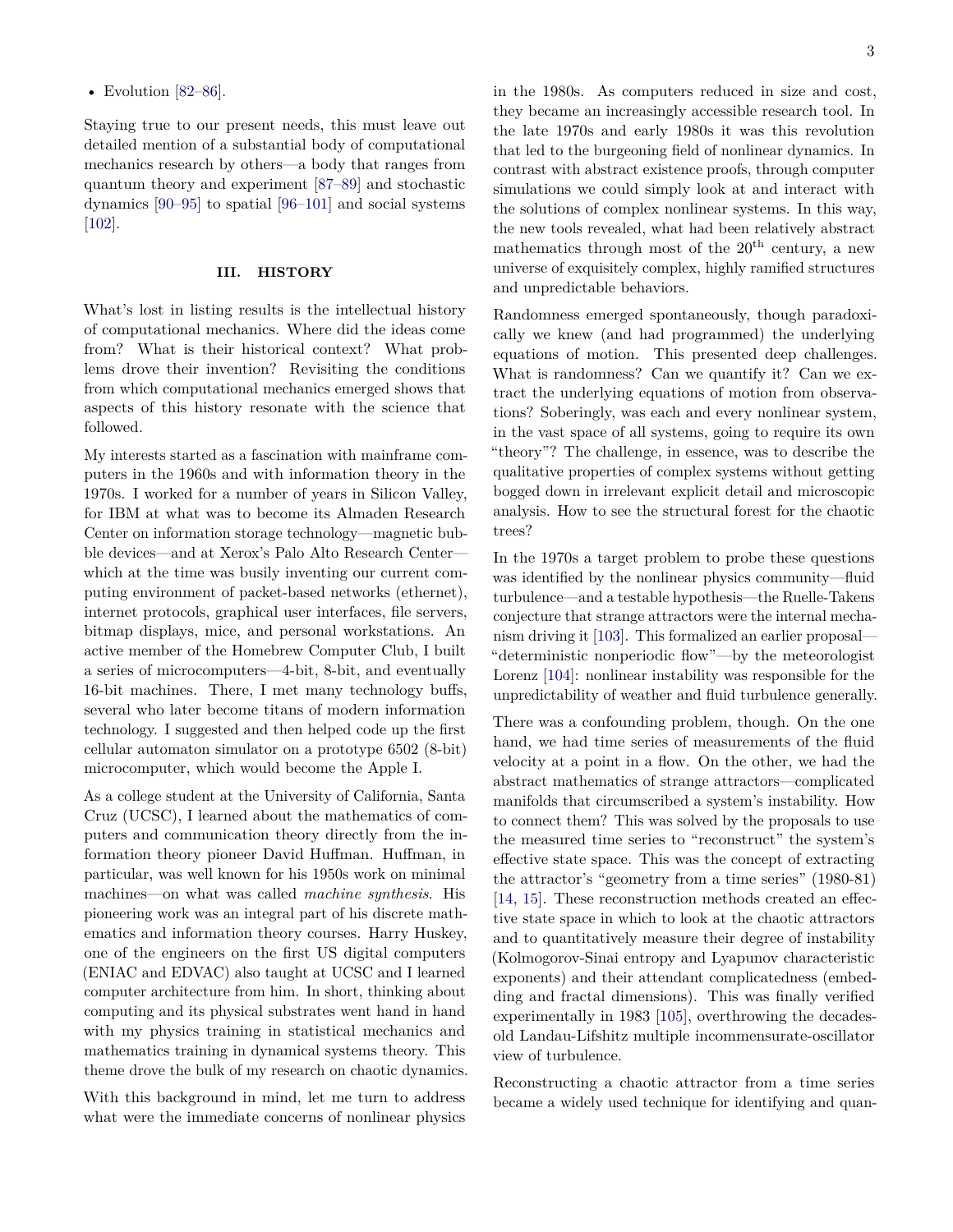<span id="page-3-0"></span>tifying deterministic chaotic behavior, leading to the field of nonlinear time series modeling [\[106\]](#page-10-5).

Reconstruction, however, fell short of concisely expressing a system's internal structure. Could we extend reconstruction to extract the system's very equations of motion? A substantial benefit would be a robust way to predict chaotic behavior. The answer was provided in a method to reconstruct "Equations of Motion from a Data Series" [\[107,](#page-10-6) [108\]](#page-10-7).

This worked quite well, when one happened to choose a mathematical representation that matched the class of nonlinear dynamics generating the behavior. But as Ref. [\[107\]](#page-10-6) demonstrated in 1987, if you did not have the correct representational "basis" it not only failed miserably, it also did not tell you how and where to look for a better basis. Thus, even this approach to modeling complex systems had an inherent subjectivity in the choice of representation. Structural complexity remained elusive.

How to remove this subjectivity? The answer was provided by pursuing a metaphor to the classification scheme for automata developed in discrete computation theory [\[3,](#page-7-0) [109,](#page-10-8) [110\]](#page-10-9). There, the mathematics of formal languages and automata had led in the 1950s and 1960s to a structural hierarchy of representations that went from devices that used finite memory to infinite memories organized in different architectures—tapes, stacks, queues, counters, and the like.

Could we do this, not for discrete bit strings, but continuous chaotic systems? Answering this question led directly to computational mechanics as laid out in 1989 by Ref. [\[16\]](#page-7-8). The answer turned on a predictive equivalence relation developed from the geometry-of-a-timeseries concept of reconstructed state [\[14\]](#page-7-6) and adapted to an automata-theoretic setting. The equivalence relation gave a new kind of state that was a distribution of futures conditioned on past trajectories in the reconstructed state space. These were the causal states and the resulting probabilistic automata were  $\epsilon$ -machines. In this way, many of the notions of information processing and computing could be applied to nonlinear physics.

### **IV. MISDIRECTION**

The preceding history introduced the goals of computational mechanics, showed its recent progress, and put its origins in the historical context of nonlinear dynamics of complex systems, such as fluid turbulence. As we will now see, the original history and recent progress form a necessary backdrop for some distracting, but pressing business.

It is abundantly clear at this point that the preceding overview is *not a literature review* on intrinsic computation embedded in complex systems. Such a review would be redundant since reviews and extensive bibliographies that cite dozens of active researchers have been provided elsewhere and at semi-regular intervals since Ref. [\[16\]](#page-7-8) (1989); see, e.g., Refs. [\[17](#page-7-9)[–19,](#page-7-11) [111,](#page-10-10) [112\]](#page-10-11). Rather, the preceding is provided as a narrative synopsis of its motivations, goals, and historical setting. After three decades of extensive work by many researchers in computational mechanics, why is this necessary? The reason is that critiques appeared recently that concern computational mechanics publications from the 1980s and 1990s—that is, works that are two and three decades old. And so, the early history and recent progress is a necessary backdrop.

The following addresses the issues raised and explains that, aside from several interesting, detailed mathematical issues, they are in large measure misguided. They are based on arguments that selectively pick details, either quoting them out of context or applying inappropriate contexts of interpretation. As presented, they are obscured technically so that expertise is required to evaluate the arguments. In other cases, the issues raised are not criticisms at all—they are already well known. The following (A) reviews the issues and offers a broad response that shows they are misguided at best and (B) highlights the rhetorical style of argumentation, which shows that the nontechnical (in some cases, ad hominem) arguments rely on fundamental errors of understanding. After reviewing all of them carefully, we cannot find any concern that would lead one to question the very solid and firm grounding of computational mechanics.

#### **A. Technical Contentions**

As analysis tools,  $\epsilon$ -machines are defined and used in two different ways. In the first they are defined via the predictive equivalence relation over sequences, as already discussed and as will be detailed shortly; these are *history*  $\epsilon$ -machines. In the second,  $\epsilon$ -machines are defined as predictive generators of processes; these are *generator -machines*. (Mathematically, they are unifilar hidden Markov models with probabilistically distinct states that generate a given process.) The definitions are complementary. In the first, one goes from a given process to its  $\epsilon$ -machine; in the second, one specifies an  $\epsilon$ -machine to generate a given process. Importantly, the definitions are equivalent and this requires a nontrivial proof [\[57\]](#page-8-13). The criticisms concern history  $\epsilon$ -machines and so we need focus only on them. The computational mechanics of  $\epsilon$ -machine generators is not at issue.

Reference [\[113\]](#page-10-12) raises technical concerns regarding sta-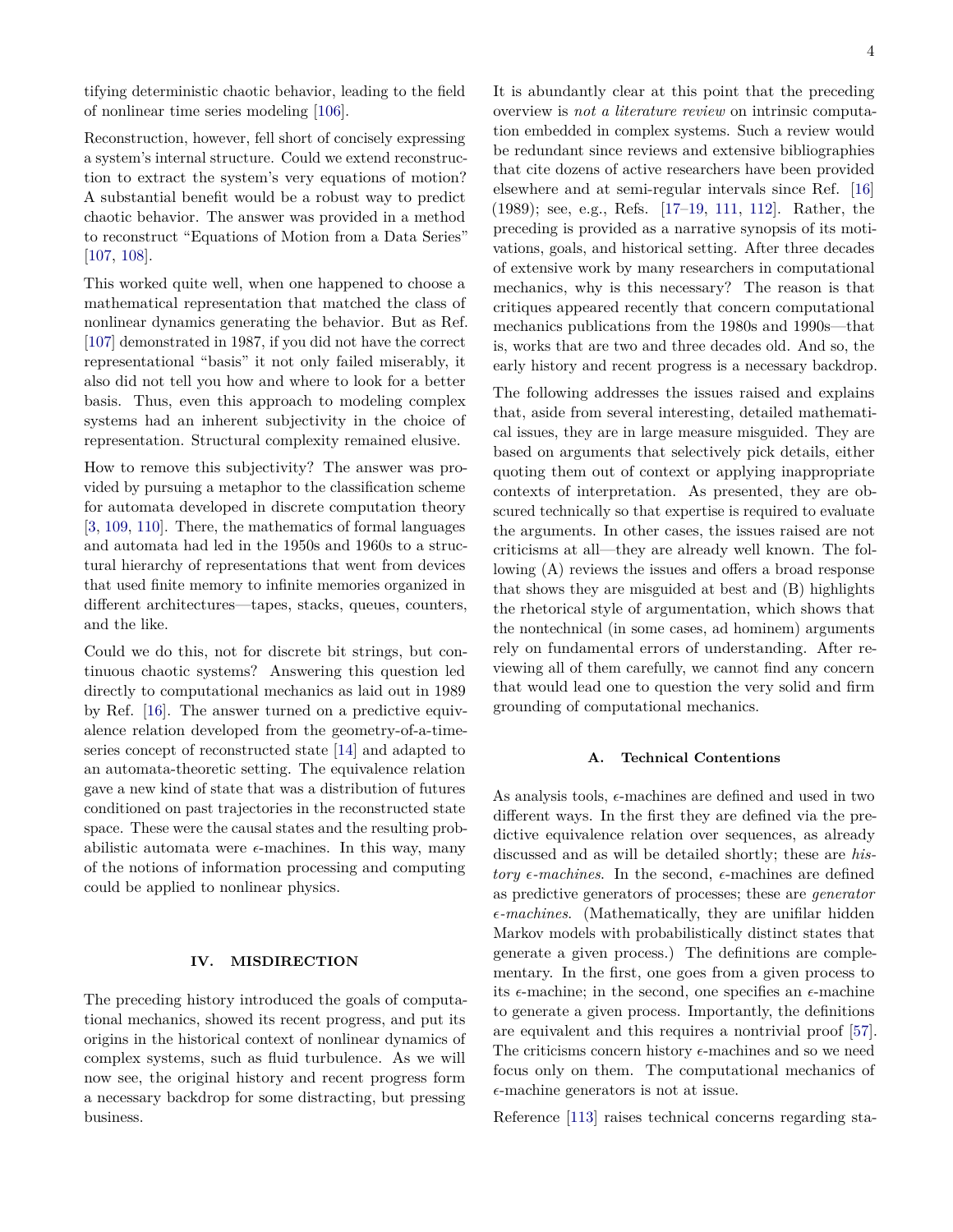<span id="page-4-0"></span>tistical estimation of finite-state and probabilistic finite state machines, as discussed in several-decades-old computational mechanics publications; principally two from 1989 and 1990: Refs. [\[16\]](#page-7-8) and [\[114\]](#page-10-13), respectively.

The simplest response is that almost all of the concerns have been superseded by modern computational mechanics: mixed-state spectral decomposition [\[28,](#page-7-14) [29\]](#page-7-18) and Bayesian structural inference and  $\epsilon$ -machine enumeration methods [\[41,](#page-8-3) [52\]](#page-8-8). The view from the present is that the issues are moot.

That said, when taken at face value, the bulk of the issues arise from technical misinterpretations. Largely, these stem from a failure to take into account that computational mechanics introduced and regularly uses a host of different equivalence relations to identify related, but different kinds of state. Ignoring this causes confusion. Specifically, it leads to Ref. [\[113\]](#page-10-12)'s misinterpretations of covers and partitions of sequence space, transient versus recurrent causal states, the vanishing measure of nonsynchronizing sequences, and an  $\epsilon$ -machine's start state. It also leads to a second confusion over various machine reconstruction methods. Let's take these two kinds of misunderstanding in turn.

*Effective states and equivalence relations* One of computational mechanics' primary starting points is to identify a stochastic process' effective states as those determined by an equivalence relation. Said most simply, group pasts that lead to the same distribution of futures. Colloquially: do not make distinctions that do not help in prediction. The equivalence relation ∼ connects two pasts  $x_{-K:0} = x_{-K} \dots x_{-1}$  and  $x_{-K':0} = x_{-K'} \dots x_{-1}$ , if the future  $X_{0:L} = X_0 \dots X_{L-1}$  after having seen each looks the same:

$$
x_{-K:0} \sim x_{-K':0} \Leftrightarrow \Pr(X_{0:L}|x_{-K:0}) = \Pr(X_{0:L}|x_{-K':0}) .
$$

Taking finite or infinite pasts and futures and those of equal or unequal lengths defines a family of equivalence relations and so of different kinds of causal state.

"Inferring Statistical Complexity" (1989) focused on determining a process' long-term memory and so used  $K, K' \rightarrow \infty$  and  $L \rightarrow \infty$  [\[16\]](#page-7-8). That is, it worked with a process' *recurrent causal states*, defining the process' *statistical complexity* as the amount of information they store. This and later works also used finite pasts  $(K, K' \in \{0, 1, 2, 3, \ldots\})$  and infinite futures  $(L \to \infty)$  to define causal states more broadly. This introduced the notion of *transient causal states*. In turn, they suggested the more general notion of *mixed states* that monitor how an observer comes to know a process' effective states how the observer *synchronizes* to a process. And, finally, in this regime one has the *subtree reconstruction method*

that merges candidate states with different-length pasts. The mixed states are critical to obtaining closed-form expressions for a process' information measures [\[29](#page-7-18)[–31\]](#page-7-19). This setting also introduces the notion of an  $\epsilon$ -machine's *start state*—the effective state the process is in, having a correct model in hand, but having made *no measurements*:  $K, K' = 0$ . Similarly, later works used infinite pasts and finite-length futures. Finally, using pasts and futures of equal length, but increasing them incrementally from zero leads to the class of *causal-state splitting reconstruction* methods [\[115\]](#page-10-14).

Why all these alternatives? The answer is simple: each equivalence relation in the family poses a different question to which the resulting set of states is the answer or, at least, is an aid in answering. For example and somewhat surprisingly, Upper showed that even with infinite pasts and futures and the induced recurrent causal states, there are *elusive* and *unreachable* states that are never observed [\[116\]](#page-10-15). More to the point, defining other kinds of state has been helpful in other ways, too. For example, to define and then calculate a process' *Markov* and *cryptic orders* requires a different kind of transient state [\[37\]](#page-8-1). Analogously, very general convergence properties of stochastic processes are proved by constructing the states of a process' *possibility machine* [\[38,](#page-8-19) [39,](#page-8-20) [117\]](#page-10-16).

With this flexibility in defining states, the mathematical foundations of computational mechanics give a broad set of analytical tools that tell one how a given process is organized, how it generates and transforms its information. Insisting on and using only one definition of causal state gives a greatly impoverished view of the structure of stochastic processes. Each kind is an answer to a different question. Apparently, this richness and flexibility is a source of confusion. No surprise, therefore, that if a question of interest is misunderstood, then a given representation may appear wrong, when it is in fact correct for the task at hand.

*Reconstruction methods* Reference [\[113\]](#page-10-12) is unequivocal in its interpretation of machine reconstruction. It turns out there is little need to go into a detailed rebuttal of its statements, as they arise from a kind of misinterpretation similar to the misinterpretations discussed above. In short, Ref. [\[113\]](#page-10-12) confuses a set of related, but distinct machine reconstruction methods.

For example, sometimes one is interested in a representation of the state machine that simply describes a process' set of allowed realizations; that is, we are not interested in their probabilities, only which strings occur and which do not. This is the class of *topological machine reconstruction* methods; the origins of which go back to the earliest days of the theory of computation—to David Huffman's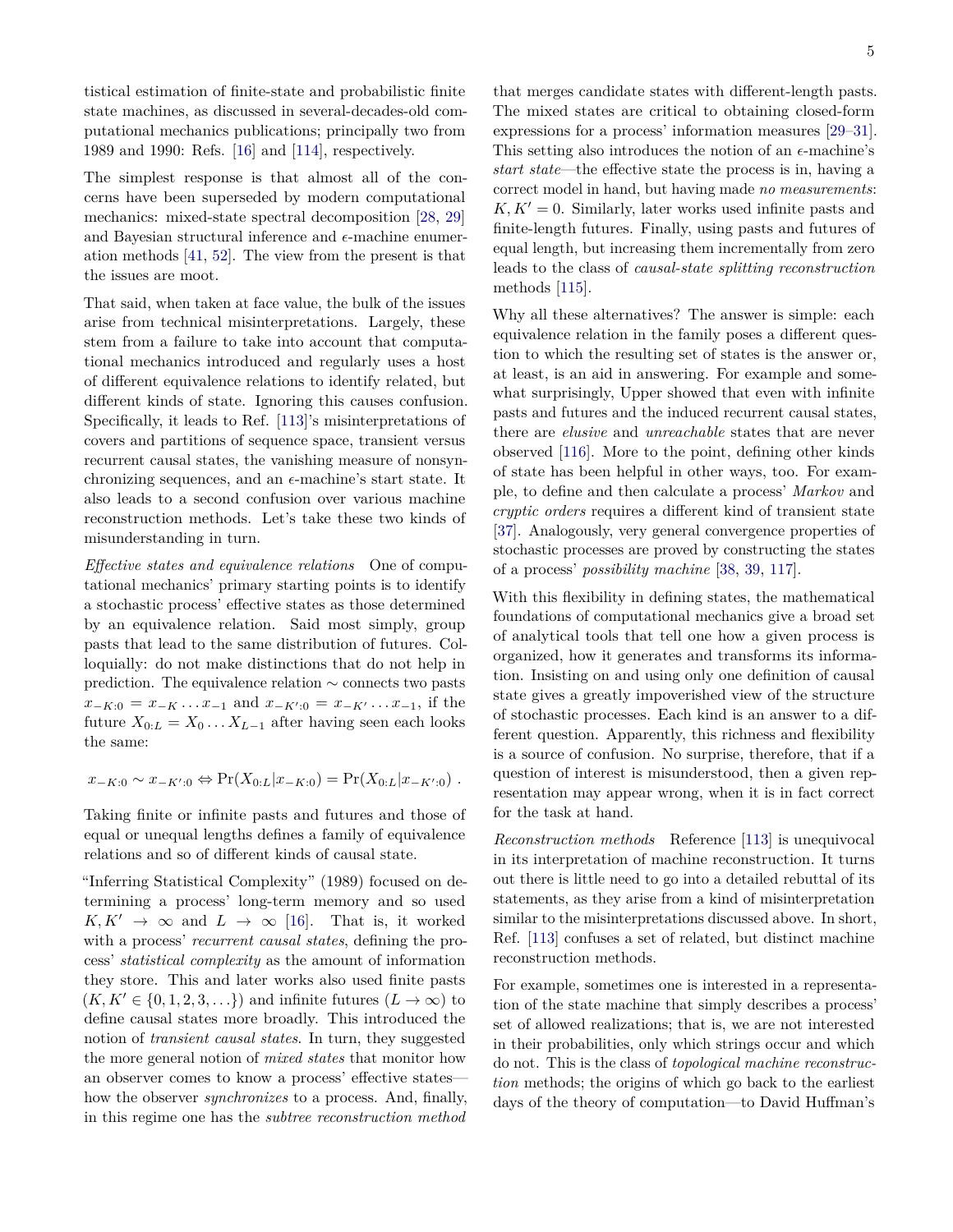<span id="page-5-0"></span>work. One can also, as a quick approximation, take a topologically reconstructed machine and have it read over a process' sequence data and accumulate transition and state probabilities. This is a mixture of topological reconstruction and empirical estimation. And, finally, one can directly estimate fully probabilistic  $\epsilon$ -machines via algorithms that implement the equivalence relation of interest.

One can then use this range of reconstruction methods topological, topological plus empirical, and probabilistic with one or the other of the above equivalence relations.

It is important to point out that these statistical methods all have their weaknesses. That is, for a given reconstruction algorithm implementation, one can design a process sample for which the implementation will behave misleadingly. For example, it has been known for some time that causal-state splitting reconstruction methods [\[115\]](#page-10-14) often give machines with a diverging set of states, if one presents them with increasingly more data. This occurs due to its "determinization" step, which has an exponential state-set blow-up when converting an intermediate, approximate nondeterministic presentation to a deterministic (or unifilar) one. Analogously, the subtree reconstruction method suffers from "dangling states" in which inadequate data leads to improperly estimated future conditional distributions from which there is no consistent transition. This is not surprising in the least. Many arenas of statistical inference are familiar with such problems, especially when tasked to do out-of-class modeling. The theoretical sleight of hand one finds in mathematical statistics is to *assume* data samples come from a known model class. For those interested in pattern discovery, this begs the question of what are patterns in the first place.

Now, many such problems can be overcome in a theoretical or computational research setting by presenting the algorithms with a sufficient amount data. However, in a truly empirical setting with finite data, one must take care in their use.

To address the truly empirical setting, these problems led us to introduce *Bayesian Structure Inference* for  $\epsilon$ -machines [\[52\]](#page-8-8). It relies on an exact enumeration of a set of candidate  $\epsilon$ -machines and related models [\[41\]](#page-8-3). It does not suffer from the above estimation problems in that it does not directly convert data to states and transitions as the above reconstruction algorithms do. Rather, it uses well-defined candidate models ( $\epsilon$ -machines) to estimate the probability that each produced the given data. It works well and is robust, even for very small data sets. That is, it is data parsimonious and relatively computationally efficient. And, if one has extra knowledge (from theoretical or symmetry considerations) one needs only

use a set of candidate models consistent with that knowledge. In many settings, this leads to markedly increased computational efficiency.

To close this section, it is clear that one could spend an inordinate amount of time arguing which combination of the above equivalence relations and reconstruction methods is "correct" and which is "incorrect". This strikes me as unnecessarily narrow. The options form a toolset and those methods that produce consistent results, strengthened by testing against known cases, yield important process properties. Practically, I recommend Bayesian Structural Inference [\[52\]](#page-8-8). If I know a source will have low entropy rate and I want to see if it is structurally complex, though, I use probabilistic subtree reconstruction. I avoid causal-state splitting reconstruction.

# **B. Rhetorical Diversions**

The preceding text offers a concise rebuttal to Ref. [\[113\]](#page-10-12)'s claims by identifying their common flaws. The latter's technical discussion, though, is embedded in a misleading rhetorical style. The import of this misdirection may be conveyed by analyzing two less technical points that are also presented with distracting emotion.

The first is a misreading of the 1989 computational mechanics publication, "Inferring Statistical Complexity". The claim is that the title is grossly misleading since the article is not about statistical inference. This is an oddly anachronistic view of work published 30 years ago, which seems to require looking through the lens of our present Big Data era and the current language of machine learning.

Read dispassionately, the title does allude to "inferring", which the dictionary says is "deducing or concluding (information) from evidence and reasoning rather than from explicit statements". And that, indeed, is how the article approaches statistical complexity—discovering patterns of intrinsic computation via the causal equivalence relation. It not only defines statistical complexity, but also introduces the mathematics to extract it. Yes, the article is not statistical inference. The topic of statistical inference as it is understood today was addressed in a number of later works; the most recent of which was mentioned above—"Bayesian Structural Inference for Hidden Processes" [\[52\]](#page-8-8). In short, the criticism is as specious as the rhetoric is distracting: the claim attributes anachronistic and inaccurate meanings to the article.

The second nontechnical issue is developed following a similar strategy, and it also reveals a deep misunderstanding. Packard and I had studied the convergence properties of Shannon's entropy rate [\[118–](#page-10-17)[120\]](#page-10-18) and along with Rob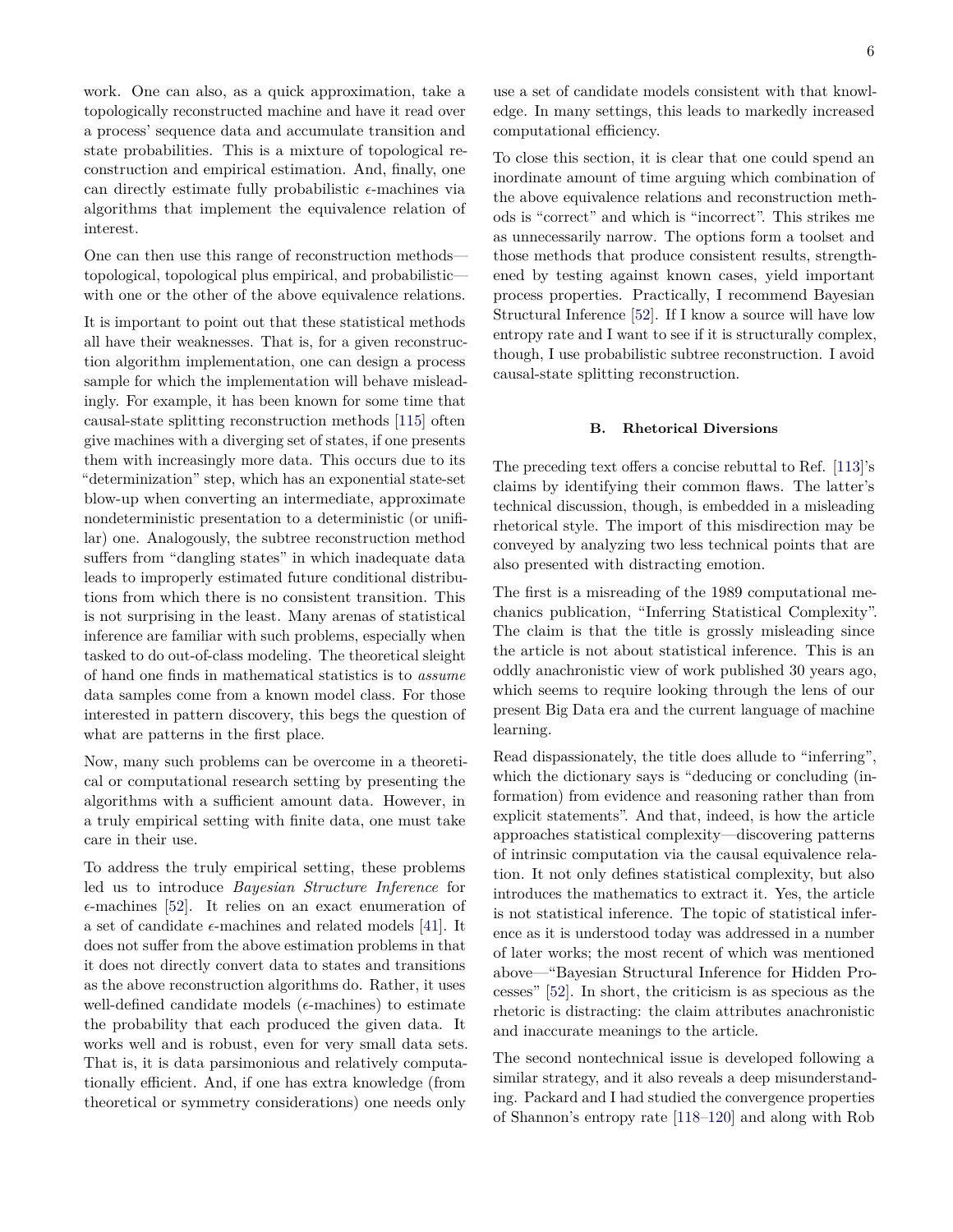<span id="page-6-1"></span>Shaw [\[121\]](#page-10-19) had realized there was an important complexity measure—the past-future mutual information or *excess entropy*—that not only controlled convergence, but was on its own a global measure of process correlation. As those articles and Packard's 1982 PhD dissertation [\[122\]](#page-10-20) point out this quantity was already used to classify processes in ergodic theory [\[123\]](#page-10-21).

Given that excess entropy's basic properties and alternative definitions had been explored by then, Packard and I moved on to develop a more detailed scaling theory for entropy convergence, as one of the articles noted in its title "Noise Scaling of Symbolic Dynamics Entropies". In this we defined the *normalized excess entropy*, which was normalized to its exact infinite-history, zero-noise value. This followed standard methods in phase transition theory to use "reduced" parameters. (A familiar example is the *reduced temperature*  $\hat{t} = (T - T_c)/T_c$  normalized to vanish at the critical temperature  $T_c$  at which the phase transition of interest occurs.)

The complaint is that this definition is intentionally misleading since it is not the excess entropy. Indeed, it is not. The normalized excess entropy is a proxy for a single term in the excess entropy. And, the article is absolutely clear about its focus on scaling and the tools it employs. Once one does have a theory of how entropy convergence scales, in particular the convergence rate, then it is easy to backout the excess entropy. A simple formula expresses the excess entropy in terms of that rate and the single-symbol entropy.

So, this too is a toothless criticism, but it exemplifies the emotion and rhetorical style employed throughout Ref. [\[113\]](#page-10-12). The nontechnical and ad hominem criticisms intertwined with the technical faults are evidence of the consistent projection of irrelevant meanings onto the material. Once such an intellectually unproductive strategy is revealed, further rebuttal is unnecessary.

# **V. FINAL REMARKS**

To summarize, computational mechanics rests on firm foundations—a solidity that led to many results over the last three decades, ranging from theoretical physics and nonlinear mathematics to diverse applications. It is a direct intellectual descendant of many researchers' efforts, including my own, in the 1970s and early 1980s to describe the complex behaviors found in fluid turbulence.

Reference [\[113\]](#page-10-12)'s technical claims arise from a misunderstanding of computational mechanics' goals, methods, successes, and history. Its rhetoric reveals a strategy of quoting out of context and reinterpreting decades-old work either without benefit of modern results or projecting arbitrary assumptions onto the early work. Any dogmatic conclusions on what is "correct" that follow from such a strategy are flawed. Moreover, Ref. [\[113\]](#page-10-12)'s claims to precedence are based on false memories, are unsubstantiated, and, in light of the history of events, are unsubstantiatable.

Current work simply eclipses the questions raised in distant retrospect, rendering the criticisms moot. Time passes. We should let it move on.

Over the years, computational mechanics has been broadly extended and applied, far beyond its initial conception 30 years ago. That said, its hope to lay the foundations of a fully automated "artificial science" [\[16\]](#page-7-8)—in which theories are built automatically from raw data—remains a challenge. Though the benefits are tantalizing, it was and remains an ambitious goal.

# **ACKNOWLEDGMENTS**

I thank many colleagues who, over the years, improved, corrected, and extended computational mechanics using constructive debate and civil correspondence and who made the effort to understand its motivations, its contributions, and its limitations. Most immediately, I am grateful to Cina Aghamohammadi, Korana Burke, Chris Ellison, Jeff Emenheiser, Dave Feldman, David Gier, Mile Gu, Martin Hilbert, Ryan James, John Mahoney, Sarah Marzen, Norman Packard, Geoff Pryde, Paul Riechers, Dawn Sumner, Susanne Still, Meredith Tromble, Dowman Varn, Greg Wimsatt, Howard Wiseman, and Karl Young for helpful comments. I thank the Santa Fe Institute for its hospitality during visits, where I have been a faculty member for three decades. This material is based upon work supported by, or in part by, John Templeton Foundation grant 52095, Foundational Questions Institute grant FQXi-RFP-1609, the U.S. Army Research Laboratory and the U. S. Army Research Office under contracts W911NF-13-1-0390, W911NF-13-1-0340, and W911NF-12-1-0288.

<span id="page-6-0"></span>[1] A. M. Turing. On computable numbers, with an application to the entsheidungsproblem. *Proc. Lond. Math.* *Soc. Ser. 2*, 42:230, 1936. [1](#page-0-1)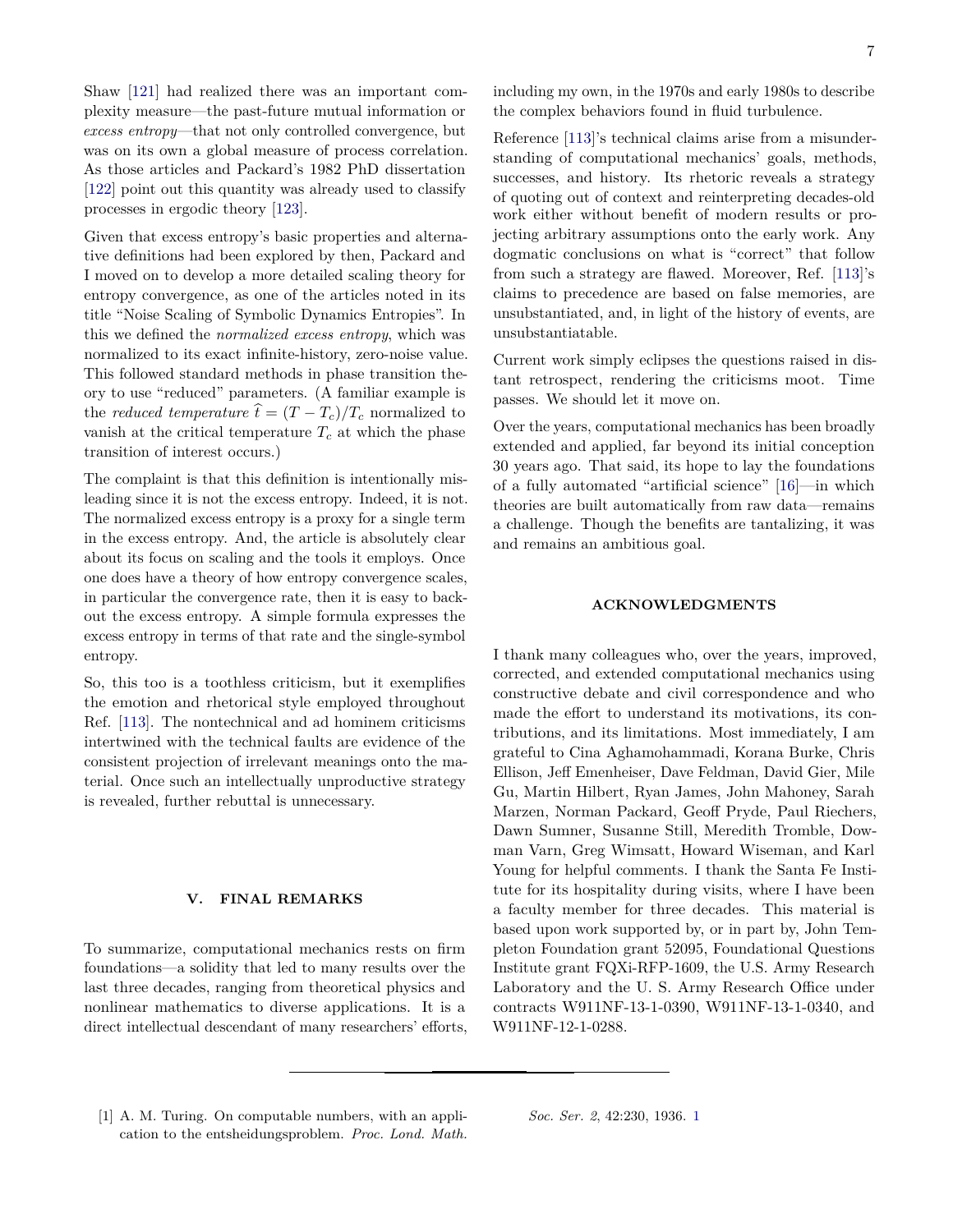- [2] C. E. Shannon. A universal Turing machine with two internal states. In C. E. Shannon and J. McCarthy, editors, *Automata Studies*, number 34 in Annals of Mathematical Studies, pages 157–165. Princeton University Press, Princeton, New Jersey, 1956.
- <span id="page-7-0"></span>[3] M. Minsky. *Computation: Finite and Infinite Machines*. Prentice-Hall, Englewood Cliffs, New Jersey, 1967. [1,](#page-0-1) [4](#page-3-0)
- <span id="page-7-1"></span>[4] C. E. Shannon. A mathematical theory of communication. *Bell Sys. Tech. J.*, 27:379–423, 623–656, 1948. [1](#page-0-1)
- <span id="page-7-2"></span>[5] A. N. Kolmogorov. *Foundations of the Theory of Probability*. Chelsea Publishing Company, New York, second edition, 1956. [1](#page-0-1)
- [6] A. N. Kolmogorov. Three approaches to the concept of the amount of information. *Prob. Info. Trans.*, 1:1, 1965.
- [7] A. N. Kolmogorov. Combinatorial foundations of information theory and the calculus of probabilities. *Russ. Math. Surveys*, 38:29–40, 1983.
- [8] A. N. Kolmogorov. A new metric invariant of transient dynamical systems and automorphisms in Lebesgue spaces. *Dokl. Akad. Nauk. SSSR*, 119:861, 1958. (Russian) Math. Rev. vol. 21, no. 2035a.
- [9] A. N. Kolmogorov. Entropy per unit time as a metric invariant of automorphisms. *Dokl. Akad. Nauk. SSSR*, 124:754, 1959. (Russian) Math. Rev. vol. 21, no. 2035b.
- [10] Ja. G. Sinai. On the notion of entropy of a dynamical system. *Dokl. Akad. Nauk. SSSR*, 124:768, 1959.
- <span id="page-7-3"></span>[11] G. Chaitin. On the length of programs for computing finite binary sequences. *J. ACM*, 13:145, 1966. [1](#page-0-1)
- <span id="page-7-4"></span>[12] W. Heisenberg. Nonlinear problems in physics. *Physics Today*, 20:23–33, 1967. [2](#page-1-0)
- <span id="page-7-5"></span>[13] J. P. Crutchfield. Is anything ever new? Considering emergence. In G. Cowan, D. Pines, and D. Melzner, editors, *Complexity: Metaphors, Models, and Reality*, volume XIX of *Santa Fe Institute Studies in the Sciences of Complexity*, pages 479–497, Reading, MA, 1994. Addison-Wesley. Santa Fe Institute Technical Report 94-03-011; reprinted in Emergence: Contemporary Readings in Philosophy and Science, M. A. Bedau and P. Humphreys, editors, Bradford Book, MIT Press, Cambridge, MA (2008) 269-286. [2](#page-1-0)
- <span id="page-7-6"></span>[14] N. H. Packard, J. P. Crutchfield, J. D. Farmer, and R. S. Shaw. Geometry from a time series. *Phys. Rev. Let.*, 45:712, 1980. [2,](#page-1-0) [3,](#page-2-0) [4](#page-3-0)
- <span id="page-7-7"></span>[15] F. Takens. Detecting strange attractors in fluid turbulence. In D. A. Rand and L. S. Young, editors, *Symposium on Dynamical Systems and Turbulence*, volume 898, page 366, Berlin, 1981. Springer-Verlag. [2,](#page-1-0) [3](#page-2-0)
- <span id="page-7-8"></span>[16] J. P. Crutchfield and K. Young. Inferring statistical complexity. *Phys. Rev. Let.*, 63:105–108, 1989. [2,](#page-1-0) [4,](#page-3-0) [5,](#page-4-0) [7](#page-6-1)
- <span id="page-7-9"></span>[17] J. P. Crutchfield. Between order and chaos. *Nature Physics*, 8(January):17–24, 2012. [2,](#page-1-0) [4](#page-3-0)
- <span id="page-7-10"></span>[18] J. P. Crutchfield and C. R. Shalizi. Thermodynamic depth of causal states: Objective complexity via minimal representations. *Phys. Rev. E*, 59(1):275–283, 1999. [2](#page-1-0)
- <span id="page-7-11"></span>[19] C. R. Shalizi and J. P. Crutchfield. Computational mechanics: Pattern and prediction, structure and simplicity.

*J. Stat. Phys.*, 104:817–879, 2001. [2,](#page-1-0) [4](#page-3-0)

- <span id="page-7-12"></span>[20] S. Marzen and J. P. Crutchfield. Informational and causal architecture of continuous-time renewal processes. *J. Stat. Phys.*, 168(a):109–127, 2017. [2](#page-1-0)
- [21] S. Marzen and J. P. Crutchfield. Structure and randomness of continuous-time discrete-event processes. *J. Stat. Physics*, in press, 2016.
- [22] S. Marzen and J. P. Crutchfield. Informational and causal architecture of discrete-time renewal processes. *Entropy*, 17(7):4891–4917, 2015.
- [23] S. Marzen and J. P. Crutchfield. Statistical signatures of structural organization: The case of long memory in renewal processes. *Phys. Lett. A*, 380(17):1517–1525, 2016.
- [24] S. Marzen, M. R. DeWeese, and J. P. Crutchfield. Time resolution dependence of information measures for spiking neurons: Scaling and universality. *Front. Comput. Neurosci.*, 9:109, 2015.
- [25] S. Marzen and J. P. Crutchfield. Information anatomy of stochastic equilibria. *Entropy*, 16(9):4713–4748, 2014.
- [26] J. P. Crutchfield and S. Marzen. Signatures of infinity: Nonergodicity and resource scaling in prediction, complexity, and learning. *Phys. Rev. E*, 91(5):050106(R), 2015.
- <span id="page-7-13"></span>[27] N. Travers and J. P. Crutchfield. Infinite excess entropy processes with countable-state generators. *Entropy*, 16:1396–1413, 2014. [2](#page-1-0)
- <span id="page-7-14"></span>[28] P. M. Riechers and J. P. Crutchfield. Beyond the spectral theorem: Decomposing arbitrary functions of nondiagonalizable operators. 2016. Santa Fe Institute Working Paper 16-07-015; arxiv.org:1607.06526 [math-ph]. [2,](#page-1-0) [5](#page-4-0)
- <span id="page-7-18"></span>[29] J. P. Crutchfield, P. Riechers, and C. J. Ellison. Exact complexity: Spectral decomposition of intrinsic computation. *Phys. Lett. A*, 380(9-10):998–1002, 2016. [5](#page-4-0)
- [30] P. Riechers and J. P. Crutchfield. Spectral simplicity of apparent complexity, Part I: The nondiagonalizable metadynamics of prediction. submitted. Santa Fe Institute Working Paper 2017-05-018; arxiv.org:1705.08042.
- <span id="page-7-19"></span>[31] P. Riechers and J. P. Crutchfield. Spectral simplicity of apparent complexity, Part II: Exact complexities and complexity spectra. submitted. Santa Fe Institute Working Paper 17-06-019; arxiv.org:1706.00883. [5](#page-4-0)
- <span id="page-7-17"></span>[32] P. M. Riechers, D. P. Varn, and J. P. Crutchfield. Pairwise correlations in layered close-packed structures. *Acta Cryst. A*, 71(4):423–443, 2015. [2](#page-1-0)
- <span id="page-7-15"></span>[33] P. M. Riechers, D. P. Varn, and J. P. Crutchfield. Diffraction patterns of layered close-packed structures from hidden markov models. 2014. Santa Fe Institute Working Paper 2014-10-038; arxiv.org:1410.5028 [cond-mat.mtrlsci]. [2](#page-1-0)
- <span id="page-7-16"></span>[34] S. Still and J. P. Crutchfield. Structure or noise? 2007. Santa Fe Institute Working Paper 2007-08-020; arxiv.org physics.gen-ph/0708.0654. [2](#page-1-0)
- [35] S. Still, J. P. Crutchfield, and C. J. Ellison. Optimal causal inference: Estimating stored information and approximating causal architecture. *CHAOS*, 20(3):037111, 2010.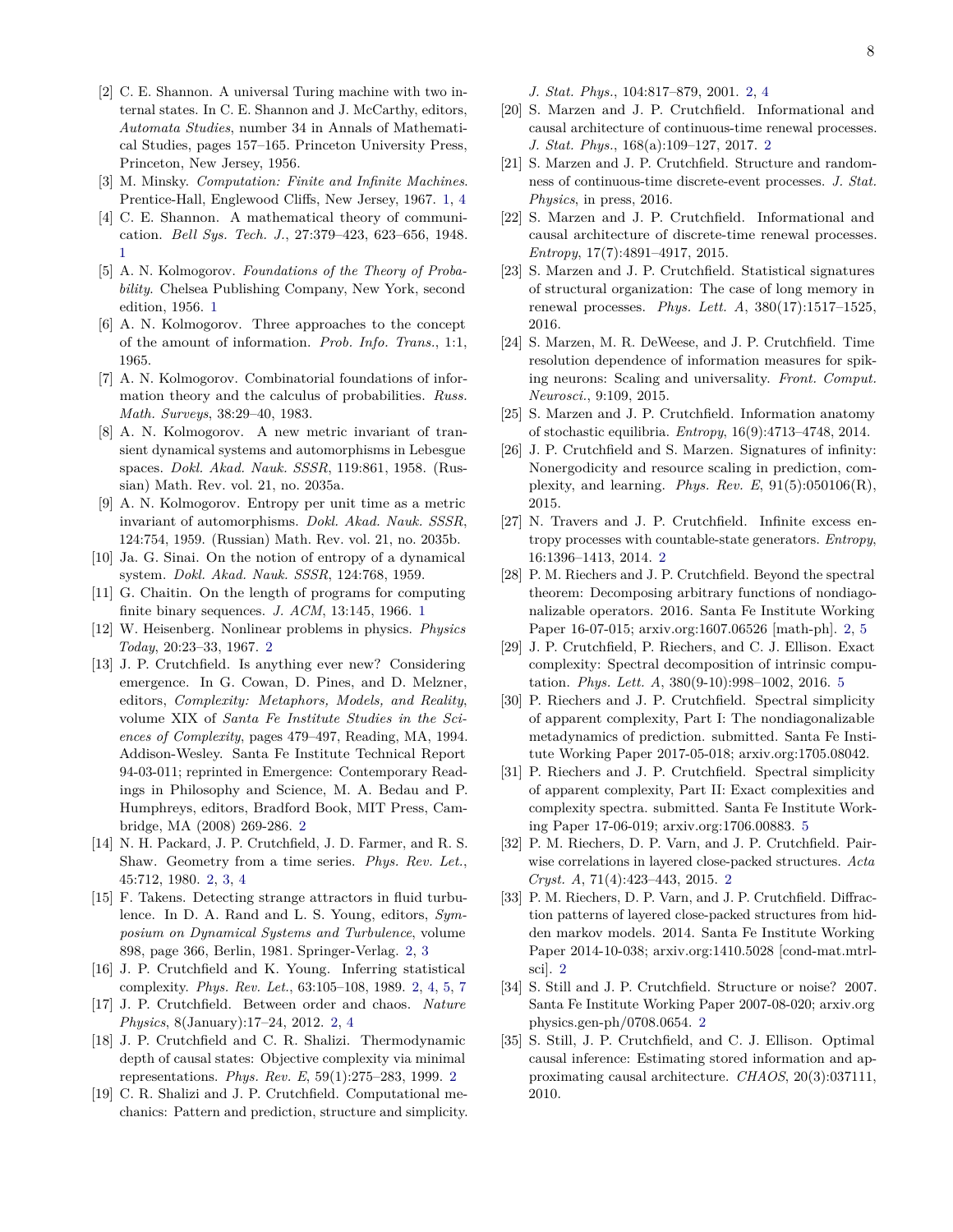- <span id="page-8-0"></span>[36] S. Marzen and J. P. Crutchfield. Predictive ratedistortion for infinite-order Markov processes. *J. Stat. Phys.*, 163(6):1312–1338, 2014. [2](#page-1-0)
- <span id="page-8-1"></span>[37] R. G. James, J. R. Mahoney, C. J. Ellison, and J. P. Crutchfield. Many roads to synchrony: Natural time scales and their algorithms. *Phys. Rev. E*, 89:042135, 2014. [2,](#page-1-0) [5](#page-4-0)
- <span id="page-8-19"></span>[38] N. Travers and J. P. Crutchfield. Exact synchronization for finite-state sources. *J. Stat. Phys.*, 145(5):1181–1201, 2011. [5](#page-4-0)
- <span id="page-8-20"></span>[39] N. Travers and J. P. Crutchfield. Asymptotic synchronization for finite-state sources. *J. Stat. Phys.*, 145(5):1202–1223, 2011. [5](#page-4-0)
- <span id="page-8-2"></span>[40] J. P. Crutchfield, C. J. Ellison, J. R. Mahoney, and R. G. James. Synchronization and control in intrinsic and designed computation: An information-theoretic analysis of competing models of stochastic computation. *CHAOS*, 20(3):037105, 2010. [2](#page-1-0)
- <span id="page-8-3"></span>[41] B. D. Johnson, J. P. Crutchfield, C. J. Ellison, and C. S. McTague. Enumerating finitary processes. 2012. SFI Working Paper 10-11-027; arxiv.org:1011.0036 [cs.FL]. [2,](#page-1-0) [5,](#page-4-0) [6](#page-5-0)
- <span id="page-8-4"></span>[42] D. P. Feldman, C. S. McTague, and J. P. Crutchfield. The organization of intrinsic computation: Complexityentropy diagrams and the diversity of natural information processing. *CHAOS*, 18(4):043106, 2008. [2](#page-1-0)
- <span id="page-8-5"></span>[43] J. P. Crutchfield, C. J. Ellison, and J. R. Mahoney. Time's barbed arrow: Irreversibility, crypticity, and stored information. *Phys. Rev. Lett.*, 103(9):094101, 2009. [2](#page-1-0)
- [44] C. J. Ellison, J. R. Mahoney, and J. P. Crutchfield. Prediction, retrodiction, and the amount of information stored in the present. *J. Stat. Phys.*, 136(6):1005–1034, 2009.
- [45] J. R. Mahoney, C. J. Ellison, and J. P. Crutchfield. Information accessibility and cryptic processes: Linear combinations of causal states. 2009. arxiv.org:0906.5099 [cond-mat].
- [46] J. R. Mahoney, C. J. Ellison, and J. P. Crutchfield. Information accessibility and cryptic processes. *J. Phys. A: Math. Theo.*, 42:362002, 2009.
- [47] J. P. Crutchfield and C. J. Ellison. The past and the future in the present. 2014. SFI Working Paper 10-12- 034; arxiv.org:1012.0356 [nlin.CD].
- [48] J. R. Mahoney, C. J. Ellison, R. G. James, and J. P. Crutchfield. How hidden are hidden processes? A primer on crypticity and entropy convergence. *CHAOS*, 21(3):037112, 2011.
- <span id="page-8-6"></span>[49] C. J. Ellison, J. R. Mahoney, R. G. James, J. P. Crutchfield, and J. Reichardt. Information symmetries in irreversible processes. *CHAOS*, 21(3):037107, 2011. [2](#page-1-0)
- <span id="page-8-7"></span>[50] C. C. Strelioff and J. P. Crutchfield. Optimal instruments and models for noisy chaos. *CHAOS*, 17:043127, 2007. [2](#page-1-0)
- [51] C. C. Strelioff, J. P. Crutchfield, and A. Hübler. Inferring Markov chains: Bayesian estimation, model comparison, entropy rate, and out-of-class modeling. *Phys. Rev. E*, 76(1):011106, 2007.
- <span id="page-8-8"></span>[52] C. C. Strelioff and J. P. Crutchfield. Bayesian structural inference for hidden processes. *Phys. Rev. E*, 89:042119, 2014. [2,](#page-1-0) [5,](#page-4-0) [6](#page-5-0)
- <span id="page-8-9"></span>[53] N. Barnett and J. P. Crutchfield. Computational mechanics of input-output processes: Structured transformations and the  $\epsilon$ -transducer. *J. Stat. Phys.*, 161(2):404– 451, 2015. [2](#page-1-0)
- <span id="page-8-10"></span>[54] J. Ruebeck, R. G. James, John R. Mahoney, and J. P. Crutchfield. Prediction and generation of binary markov processes: Can a finite-state fox catch a markov mouse? 2017. SFI Working Paper 2017-08-027; arxiv.org:1708.00113 [cond-mat.stat-mech]. [2](#page-1-0)
- <span id="page-8-11"></span>[55] S. E. Marzen and J. P. Crutchfield. Nearly maximally predictive features and their dimensions. *Phys. Rev. E*, 95(5):051301(R), 2017. [2](#page-1-0)
- <span id="page-8-12"></span>[56] R. G. James, J. R. Mahoney, and J. P. Crutchfield. Information trimming: Sufficient statistics, mutual information, and predictability from effective channel states. *Phys. Rev. E*, 95(6):060102, 2017. [2](#page-1-0)
- <span id="page-8-13"></span>[57] N. Travers and J. P. Crutchfield. Equivalence of history and generator  $\epsilon$ -machines. 2014. SFI Working Paper 11-11-051; arxiv.org:1111.4500 [math.PR]. [2,](#page-1-0) [4](#page-3-0)
- <span id="page-8-14"></span>[58] R. G. James, C. J. Ellison, and J. P. Crutchfield. Anatomy of a bit: Information in a time series observation. *CHAOS*, 21(3):037109, 2011. [2](#page-1-0)
- <span id="page-8-15"></span>[59] C. S. McTague and J. P. Crutchfield. Automated pattern discovery—An algorithm for constructing optimally synchronizing multi-regular language filters. *Theoretical Computer Science*, 359(1-3):306–328, 2006. [2](#page-1-0)
- <span id="page-8-16"></span>[60] D. P. Varn and J. P. Crutchfield. What did Erwin mean? The physics of information from the materials genomics of aperiodic crystals and water to molecular information catalysts and life. *Phil. Trans. Roy. Soc. A*, 374:20150067, 2016. [2](#page-1-0)
- [61] D. P. Varn and J. P. Crutchfield. Chaotic crystallography: How the physics of information reveals structural order in materials. *Curr. Opin. Chem. Eng.*, 7:47–56, 2015.
- <span id="page-8-17"></span>[62] X. Lei, D. P. Varn, and J. P. Crutchfield. Islands in the gap: Intertwined transport and localized in structurally complex materials. 2017. SFI Working Paper 17-07-025; arxiv.org:1707.05894 [cond-mat.mtrl-sci]. [2](#page-1-0)
- <span id="page-8-18"></span>[63] S. E. Marzen and J. P. Crutchfield. Prediction and power in molecular sensors: Uncertainty and dissipation when conditionally markovian channels are driven by semi-markov environments. 2017. SFI Working Paper 2017-07-020; arxiv.org:1702.08565 [cond-mat.stat-mech].  $\mathcal{D}$
- [64] C. Aghamohammdi and J. P. Crutchfield. Thermodynamics of random number generation. *Phys. Rev. E*, 95(6):062139, 2017.
- [65] P. M. Riechers and J. P. Crutchfield. Fluctuations when driving between nonequilibrium steady states. *J. Stat. Phys.*, 168(4):873–918, 2017.
- [66] A. B. Boyd, D. Mandal, and J. P. Crutchfield. Correlation-powered information engines and the thermodynamics of self-correction. *Phys. Rev. E*, 95(1):012152, 2017.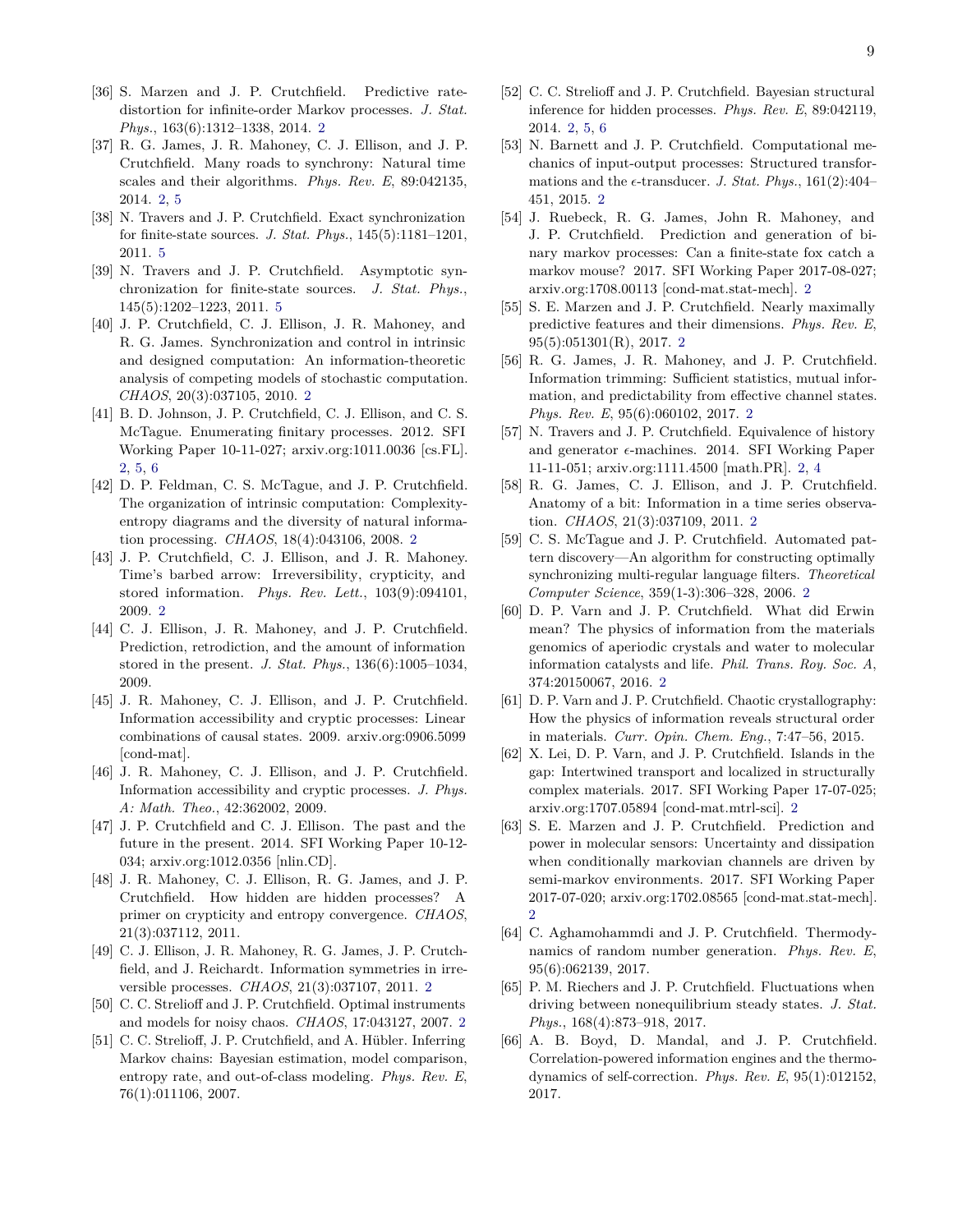- [67] A. B. Boyd and J. P. Crutchfield. Maxwell demon dynamics: Deterministic chaos, the Szilard map, and the intelligence of thermodynamic systems. *Phys. Rev. Let.*, 116:190601, 2016.
- [68] A. B. Boyd, D. Mandal, and J. P. Crutchfield. Above and beyond the Landauer bound: Thermodynamics of modularity. 2017. SFI Working Paper 2017-08-030; arxiv.org:1708.03030 [cond-mat.stat-mech].
- [69] A. B. Boyd, D. Mandal, and J. P. Crutchfield. Identifying functional thermodynamics in autonomous Maxwellian ratchets. *New J. Physics*, 18:023049, 2016.
- [70] A. B. Boyd, D. Mandal, P. M. Riechers, and J. P. Crutchfield. Transient dissipation and structural costs of physical information transduction. *Phys. Rev. Lett.*, 118:220602, 2017.
- <span id="page-9-0"></span>[71] A. B. Boyd, D. Mandal, and J. P. Crutchfield. Leveraging environmental correlations: The thermodynamics of requisite variety. *J. Stat. Phys.*, 167(6):1555–1585, 2016.  $\mathfrak{D}$
- <span id="page-9-1"></span>[72] C. Aghamohammdi and J. P. Crutchfield. Minimum memory for generating rare events. *Phys. Rev. E*, 95(3):032101, 2017. [2](#page-1-0)
- <span id="page-9-2"></span>[73] J. P. Crutchfield and C. Aghamohammdi. Not all fluctuations are created equal: Spontaneous variations in thermodynamic function. 2016. Santa Fe Institute Working Paper 16-09-018; arxiv.org:1609.02519 [math-ph]. [2](#page-1-0)
- <span id="page-9-3"></span>[74] R. G. James, K. Burke, and J. P. Crutchfield. Chaos forgets and remembers: Measuring information creation, destruction, and storage. *Phys. Lett. A*, 378:2124–2127, 2014. [2](#page-1-0)
- <span id="page-9-4"></span>[75] A. Rupe, J. P. Crutchfield, K. Kashinath, and Prabhat. A physics-based approach to unsupervised discovery of coherent structures in spatiotemporal systems. Santa Fe Institute Working Paper 2017-09-033; arXiv.org:1709.03184 [physics.flu-dyn]. [2](#page-1-0)
- <span id="page-9-5"></span>[76] A. Rupe and J. P. Crutchfield. Local causal states and discrete coherent structures. in preparation. [2](#page-1-0)
- <span id="page-9-6"></span>[77] C. Aghamohammdi, S. P. Loomis, J. R. Mahoney, and J. P. Crutchfield. Extreme quantum advantage for rareevent sampling. 2017. Santa Fe Institute Working Paper 2017-08-029; arxiv.org:1707.09553 [quant-ph]. [2](#page-1-0)
- [78] C. Aghamohammdi, J. R. Mahoney, and J. P. Crutchfield. Extreme quantum advantage when simulating strongly coupled classical systems. *Sci. Reports*, 7(6735):1–11, 2017.
- [79] P. M. Riechers, J. R. Mahoney, C. Aghamohammadi, and J. P. Crutchfield. Minimized state-complexity of quantum-encoded cryptic processes. *Phys. Rev. A*, 93(5):052317, 2016.
- [80] J. R. Mahoney, C. Aghamohammadi, and J. P. Crutchfield. Occam's quantum strop: Synchronizing and compressing classical cryptic processes via a quantum channel. *Scientific Reports*, 6:20495, 2016.
- <span id="page-9-7"></span>[81] C. Aghamohammadi, J. R. Mahoney, and J. P. Crutchfield. The ambiguity of simplicity. *Phys. Lett. A*, 381(14):1223–1227, 2017. [2](#page-1-0)
- <span id="page-9-8"></span>[82] J. P. Crutchfield and S. Whalen. Structural drift: The population dynamics of sequential learning. *PLoS Com-*

*putational Biology*, 8(6):e1002510, 2010. [3](#page-2-0)

- [83] J. P. Crutchfield and M. Mitchell. The evolution of emergent computation. *Proc. Natl. Acad. Sci.*, 92:10742– 10746, 1995.
- [84] J. P. Crutchfield and O. Gornerup. Objects that make objects: The population dynamics of structural complexity. *J. Roy. Soc. Interface*, 3:345–349, 2006.
- [85] O. Gornerup and J. P. Crutchfield. Hierarchical selforganization in the finitary process soup. *Artificial Life Journal*, 14(3):245–254, 2008. Special Issue on the Evolution of Complexity; arxiv.org nlin.AO/0603001; Proceedings of Artificial Life X.
- <span id="page-9-9"></span>[86] O. Gornerup and J. P. Crutchfield. Primordial evolution in the finitary process soup. In I. Licata and A. Sakaji, editors, *Physics of Emergence and Organization*, pages 297–311. World Scientific Publishers, New Jersey, 2008. [3](#page-2-0)
- <span id="page-9-10"></span>[87] M. Gu, K. Wiesner, E. Rieper, and V. Vedral. Quantum mechanics can reduce the complexity of classical models. *Nature Comm.*, 3(762):1–5, 2012. [3](#page-2-0)
- [88] M. S. Palsson, M. Gu, H. Ho, H. M. Wiseman, and G. J. Pryde. Experimental quantum processing enhancement in modelling stochastic processes. *arXiv:1602.05683*.
- <span id="page-9-11"></span>[89] J. Thompson, A. J. P. Garner, V. Vedral, and M. Gu. Using quantum theory to simplify input-output processes. *Nature Quant. Info.*, 3:6, 2017. [3](#page-2-0)
- <span id="page-9-12"></span>[90] V. Ryabov and D. Nerukh. Computational mechanics of molecular systems: Quantifying high-dimensional dynamics by distribution of Poincare recurrence times. *CHAOS*, 21(3):037113, 2011. [3](#page-2-0)
- [91] D. Nerukh, C. H. Jensen, and R. C. Glen. Identifying and correcting non-Markov states in peptide conformational dynamics. *J. Chem. Physics*, 132:084104, 2010.
- [92] D. Nerukh. Non-Markov state model of peptide dynamics. *J. Molec. Liquids*, 176:65–70, 2012.
- [93] D. Kelly, M. Dillingham, A. Hudson, and K. Wiesner. A new method for inferring hidden Markov models from noisy time sequences. *PLoS One*, 7(1):e29703, 01 2012.
- [94] C.-B. Li, H. Yang, and T. Komatsuzaki. Multiscale complex network of protein conformational fluctuations in single-molecule time series. *Proc. Natl. Acad. Sci. USA*, 105:536–541, 2008.
- <span id="page-9-13"></span>[95] A. Witt, A. Neiman, and J. Kurths. Characterizing the dynamics of stochastic bistable systems by measures of complexity. *Phys. Rev. E*, 55:5050–5059, 1997. [3](#page-2-0)
- <span id="page-9-14"></span>[96] J. Delgado and R. V. Solé. Collective-induced computation. *Phys. Rev. E*, 55:2338–2344, 1997. [3](#page-2-0)
- [97] R. Das. *The Evolution of Emergent Computation in Cellular Automata*. PhD thesis, Colorado State University, 1996.
- [98] W. Hordijk. *Dynamics, Emergent Computation, and Evolution in Cellular Automata*. PhD thesis, University of New Mexico, Albuquerque, 1999.
- [99] W. M. Gonçalves, R. D. Pinto, J. C. Sartorelli, and M. J. de Oliveira. Inferring statistical complexity in the dripping faucet experiment. *Physica A*, 257(1-4):385–389, 1998.